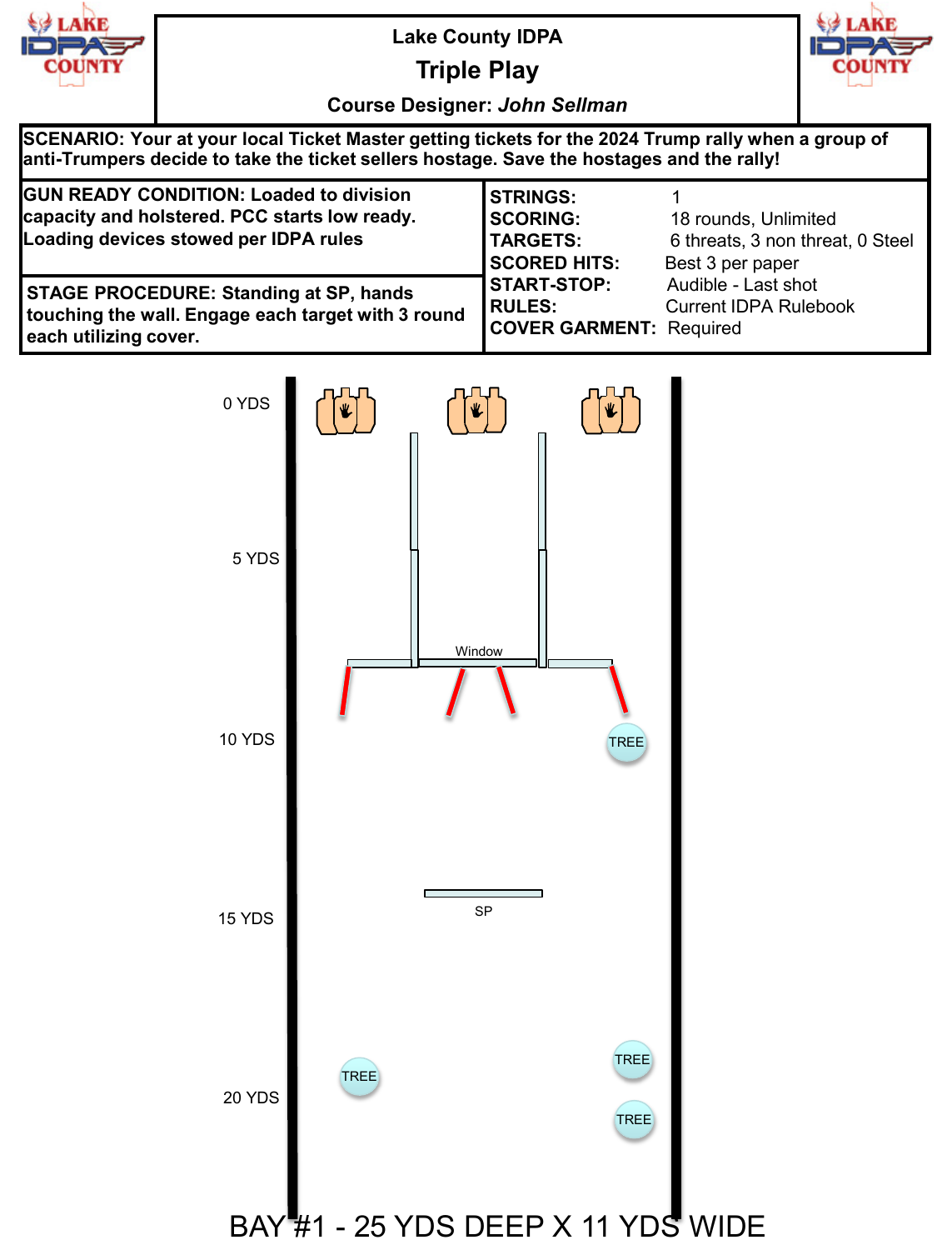

## **Horizontal Hostages**

**Course Designer:** *John Sellman*



**SCENARIO: A group of kidnappers have drugged your family and are about to carry them off.**

| <b>GUN READY CONDITION: Gun loaded to division</b><br>capacity and holstered. Loading devices stowed per                                                                                       | <b>I</b> STRINGS:<br><b>SCORING:</b>                                                         | 18 rounds min, Unlimited                                                |
|------------------------------------------------------------------------------------------------------------------------------------------------------------------------------------------------|----------------------------------------------------------------------------------------------|-------------------------------------------------------------------------|
| <b>IDPA rules.</b>                                                                                                                                                                             | <b>TARGETS:</b>                                                                              | 9 threat, 3 non threat, 0 Steel                                         |
| <b>STAGE PROCEDURE: Standing at either SP hands</b><br>touching wall. PCC starts at low ready facing cover<br>wall. At the signal take all threats using available<br>cover with 2 shots each. | <b>SCORED HITS:</b><br><b>START-STOP:</b><br><b>RULES:</b><br><b>COVER GARMENT: Required</b> | Best 2 per paper<br>Audible - Last shot<br><b>Current IDPA Rulebook</b> |

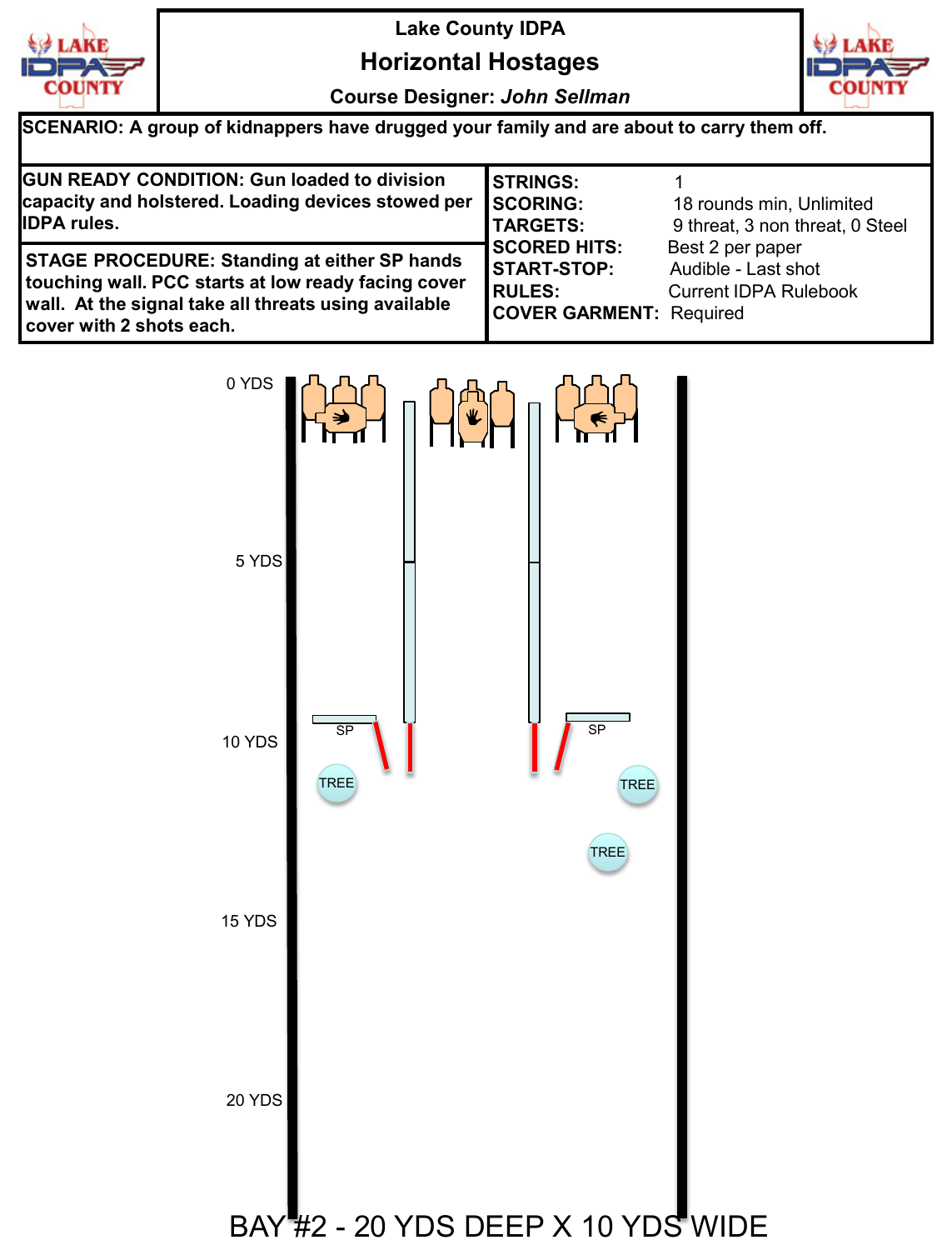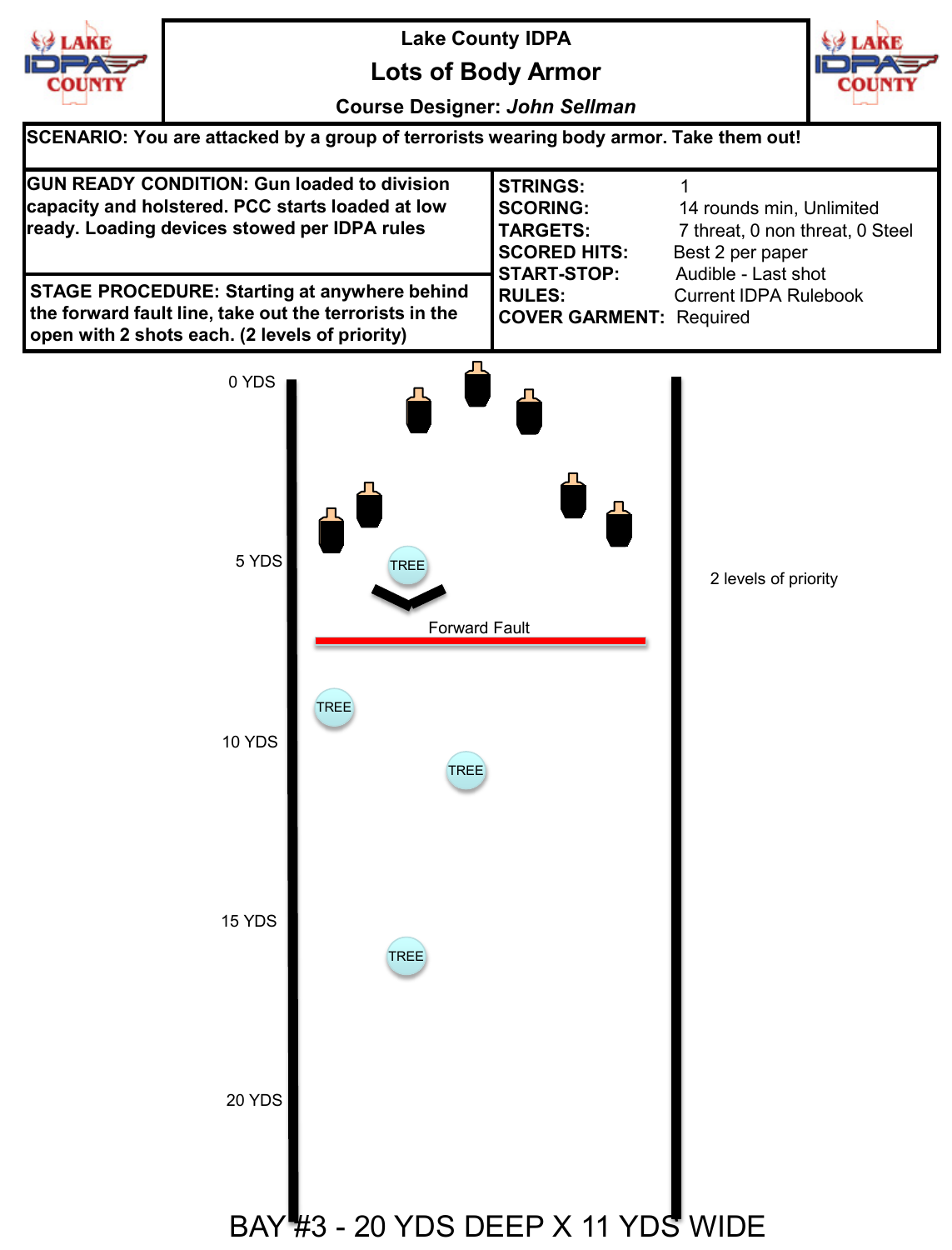

**Lots of Cover**



**Course Designer:** *John Sellman*

**SCENARIO: You are at your local convenience store when a group of looters decide to loot the place.**

| <b>GUN READY CONDITION: Gun loaded to division</b><br>capacity and holstered. Loading devices stowed per<br><b>IDPA rules.</b>                                                | <b>ISTRINGS:</b><br><b>ISCORING:</b><br><b>TARGETS:</b><br><b>SCORED HITS:</b> | 16 rounds min, Unlimited<br>8 threat, 0 non threat, 0 Steel<br>Best 2 per paper |
|-------------------------------------------------------------------------------------------------------------------------------------------------------------------------------|--------------------------------------------------------------------------------|---------------------------------------------------------------------------------|
| <b>STAGE PROCEDURE: Starting at SP with hands</b><br>touching wall. PCC starts at low ready facing<br>forward. Engage all threats with 2 rounds each per<br><b>IDPA rules</b> | I START-STOP:<br><b>IRULES:</b><br><b>COVER GARMENT: Required</b>              | Audible - Last shot<br><b>Current IDPA Rulebook</b>                             |

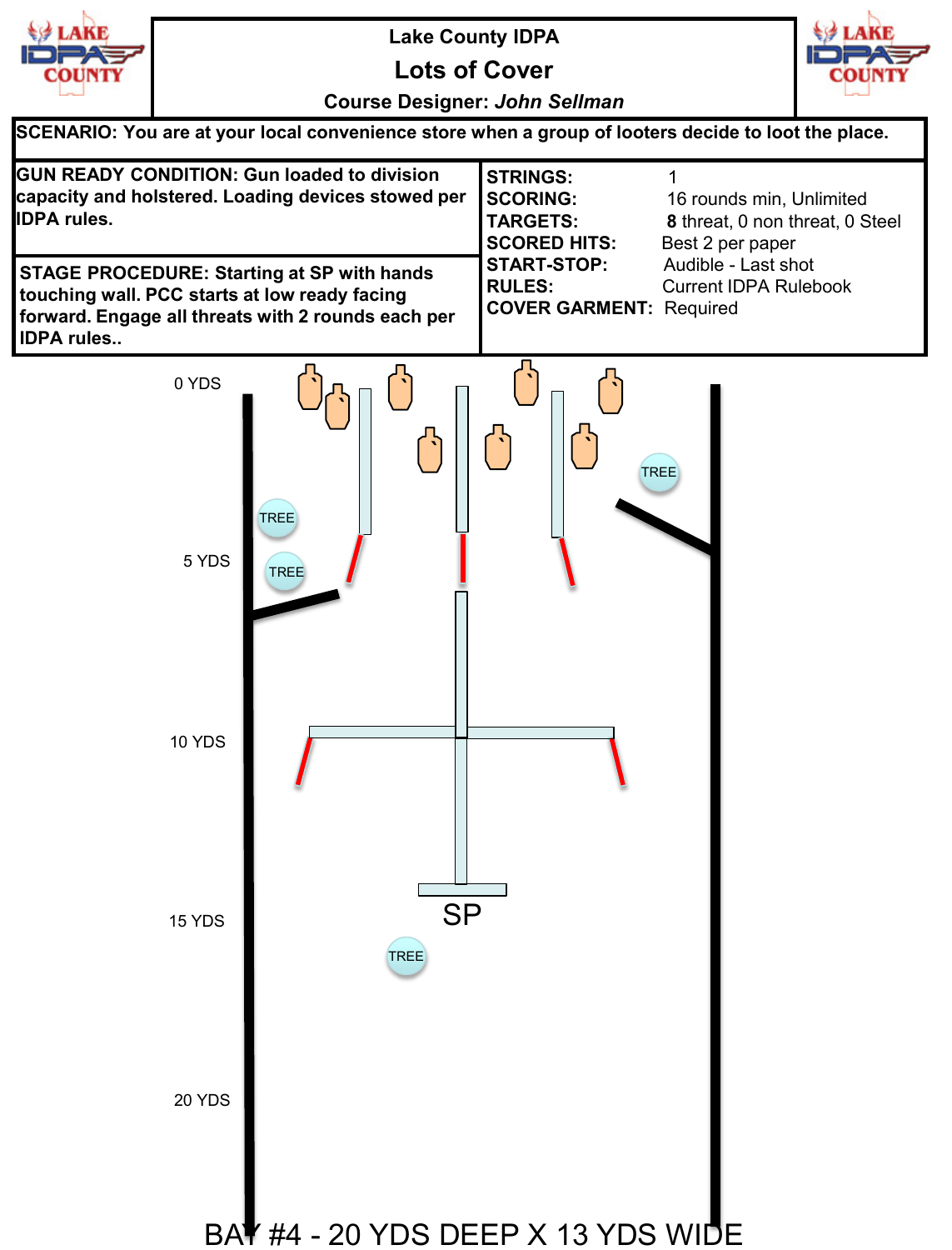

**Maze of Muggers**

**Course Designer:** *John Sellman*



**SCENARIO: You find yourself in a maze full of muggers. Stop them ! GUN READY CONDITION: Gun loaded to division STRINGS: 1 capacity and holstered. Loading devices at division SCORING:** 6 rounds min, Unlimited **capacity and stowed. PCC starts low ready facing TARGETS:** 7 threat, 4 non threat, 2 Steel **down range. SCORED HITS:** Best 2 per paper (Steel must fall) **START-STOP:** Audible - Last shot **STAGE PROCEDURE: Standing at SP hands RULES:** Current IDPA Rulebook **touching wall. Take out the muggers using COVER GARMENT:** Required **available cover.** 0 YDS 5 YDS TREE10 YDS 15 YDS **SP** 20 YDS BAY #5 - 20 YDS DEEP X 13 YDS WIDE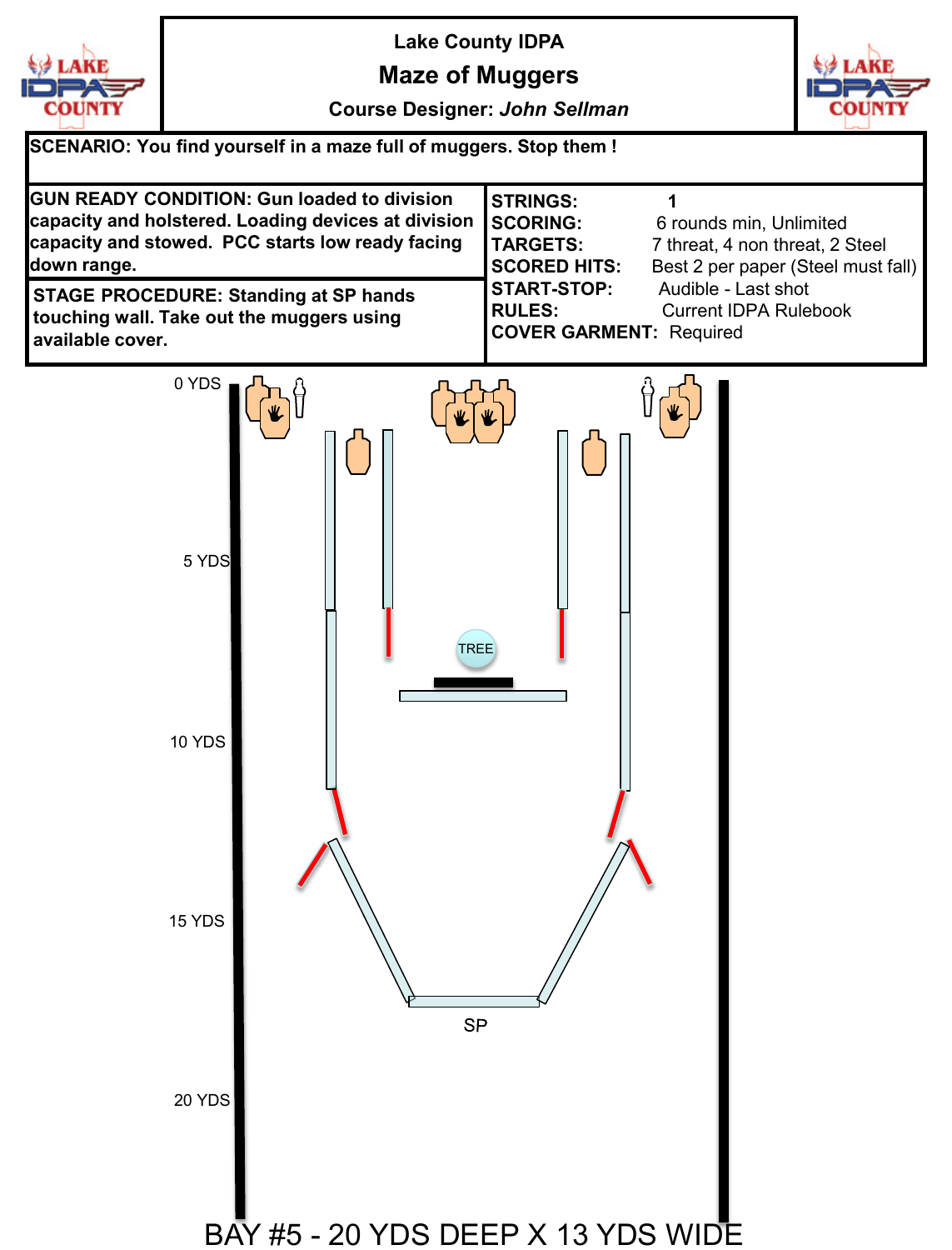